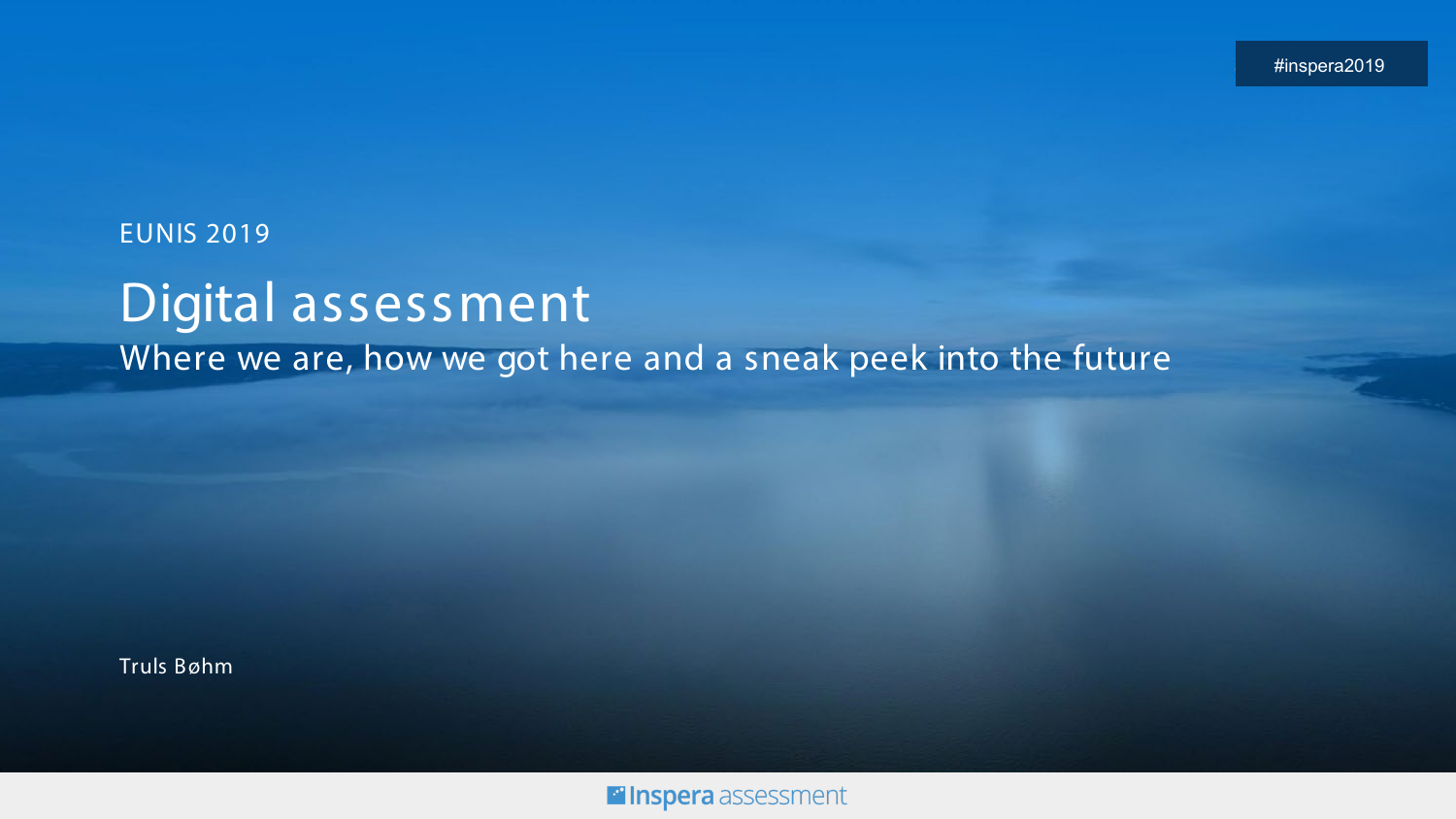

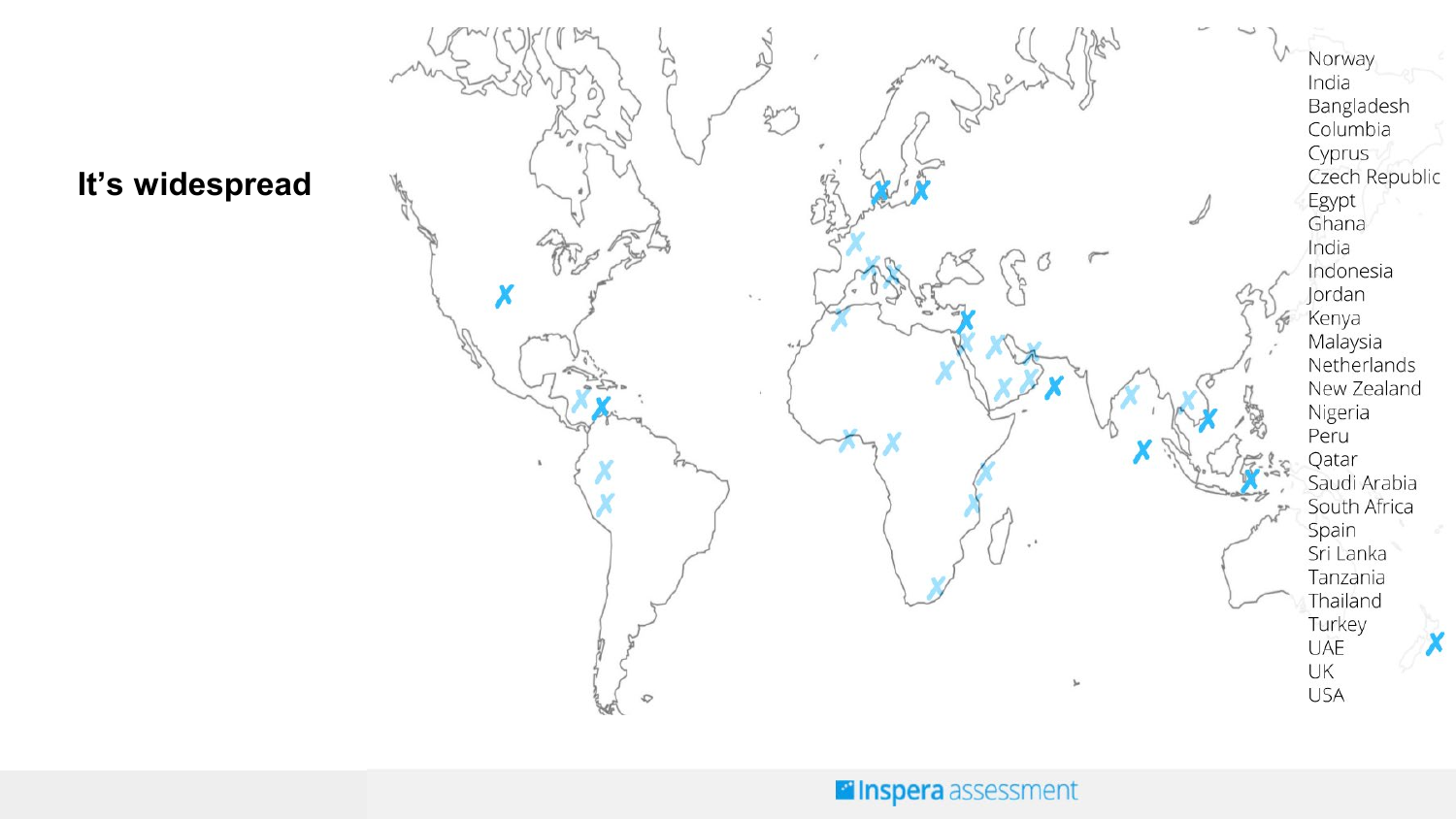# The missing link





**Filnspera** assessment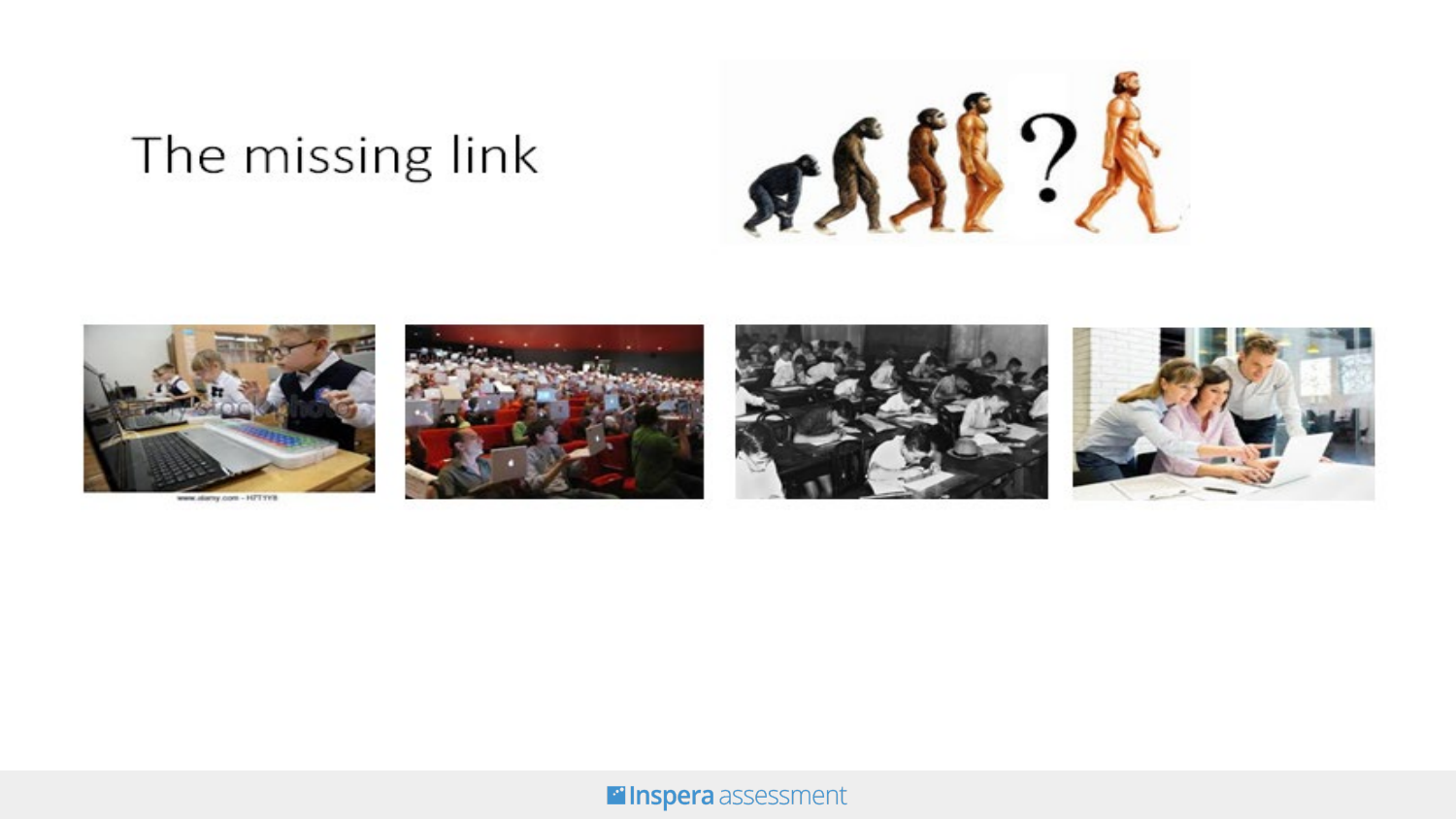### Cambridge considers typed exams as handwriting worsens

University launches consultation over concerns students reliant on computers are losing the ability to write by hand



Students have been taking handwritten exams at the university for 800 years. Photograph: Gareth Fuller/PA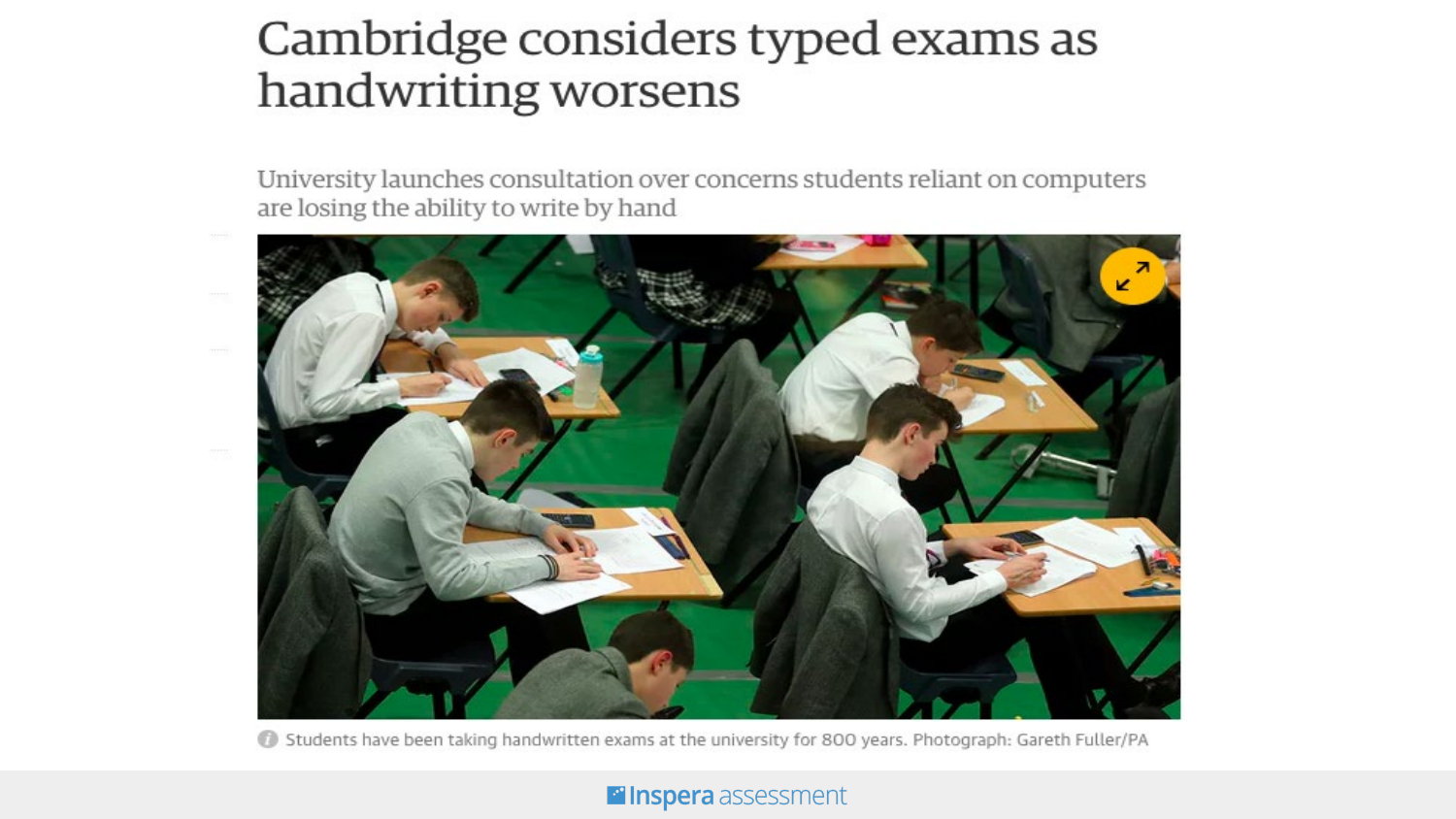### 2013-2019 Digital exams in Scandinavia Higher Ed

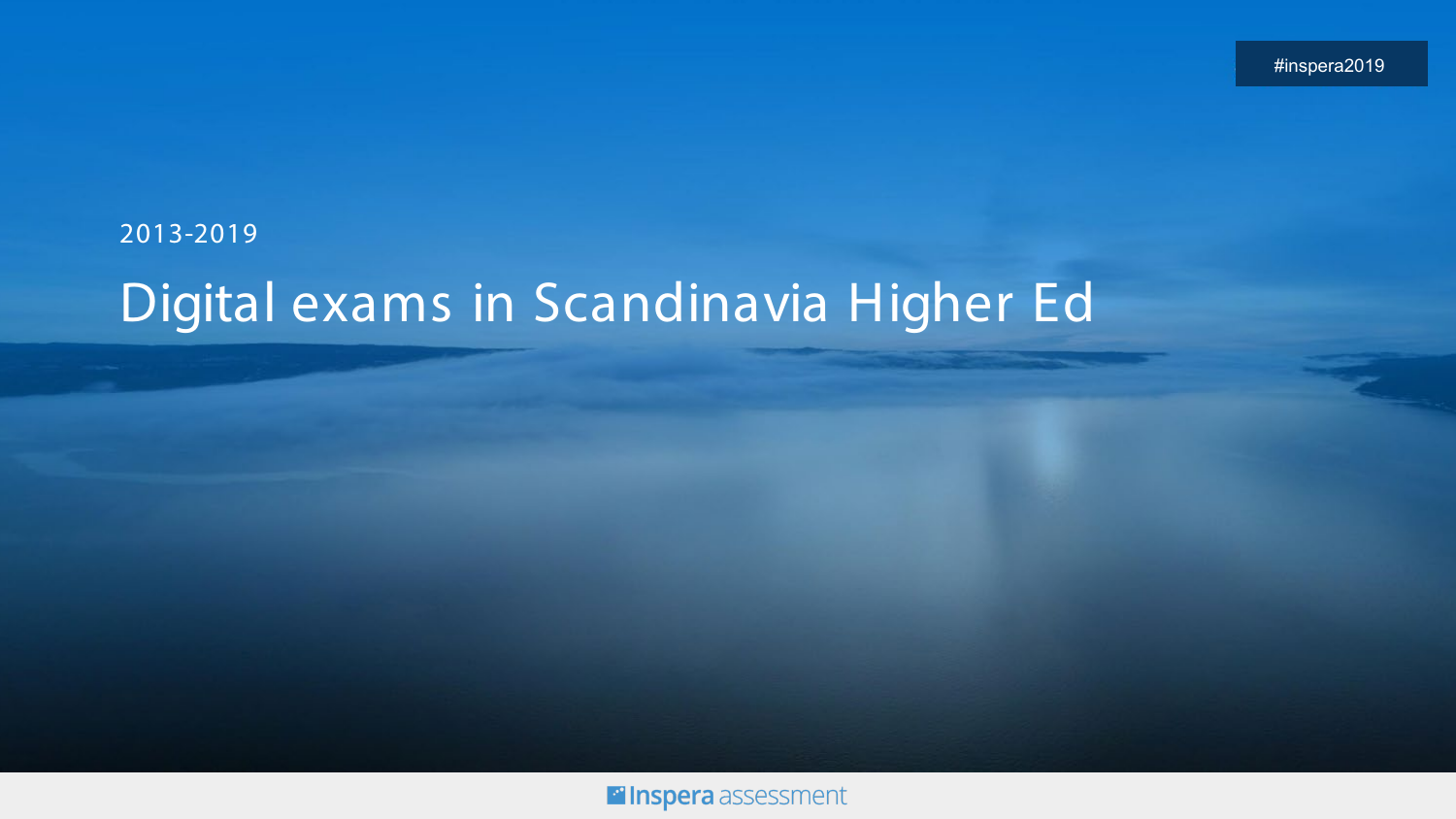### UNINETT Project plan 2013 -16

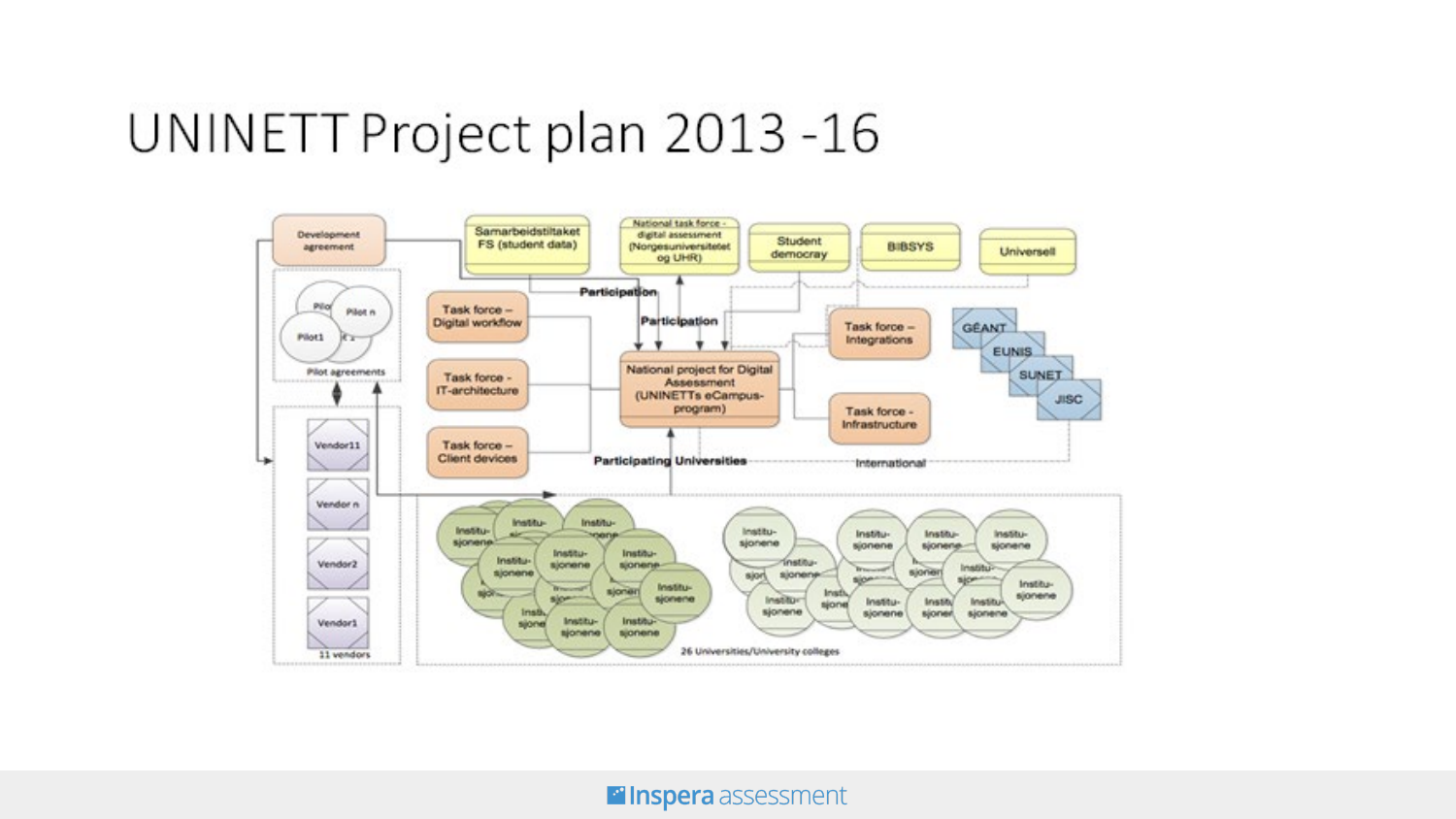## Trusted partner in high-stakes e-assessment

**Over a decade of leadership in supporting transition from pen-and-paper to digital examinations**

- **Privacy** by design, while still benefiting from a **scalable** SaaS. **GDPR** compliant
- Ensuring **accessibility**, **equality** and **fairness** for all learners. **Cheat prevention**.
- **Reliability** and fairness in **marking**
- Complying with **psychometric standards** for educational test construction
- **Integrates** with local LMS / VLE / SIS
- 30+ **native question types** to match diverse curriculum needs

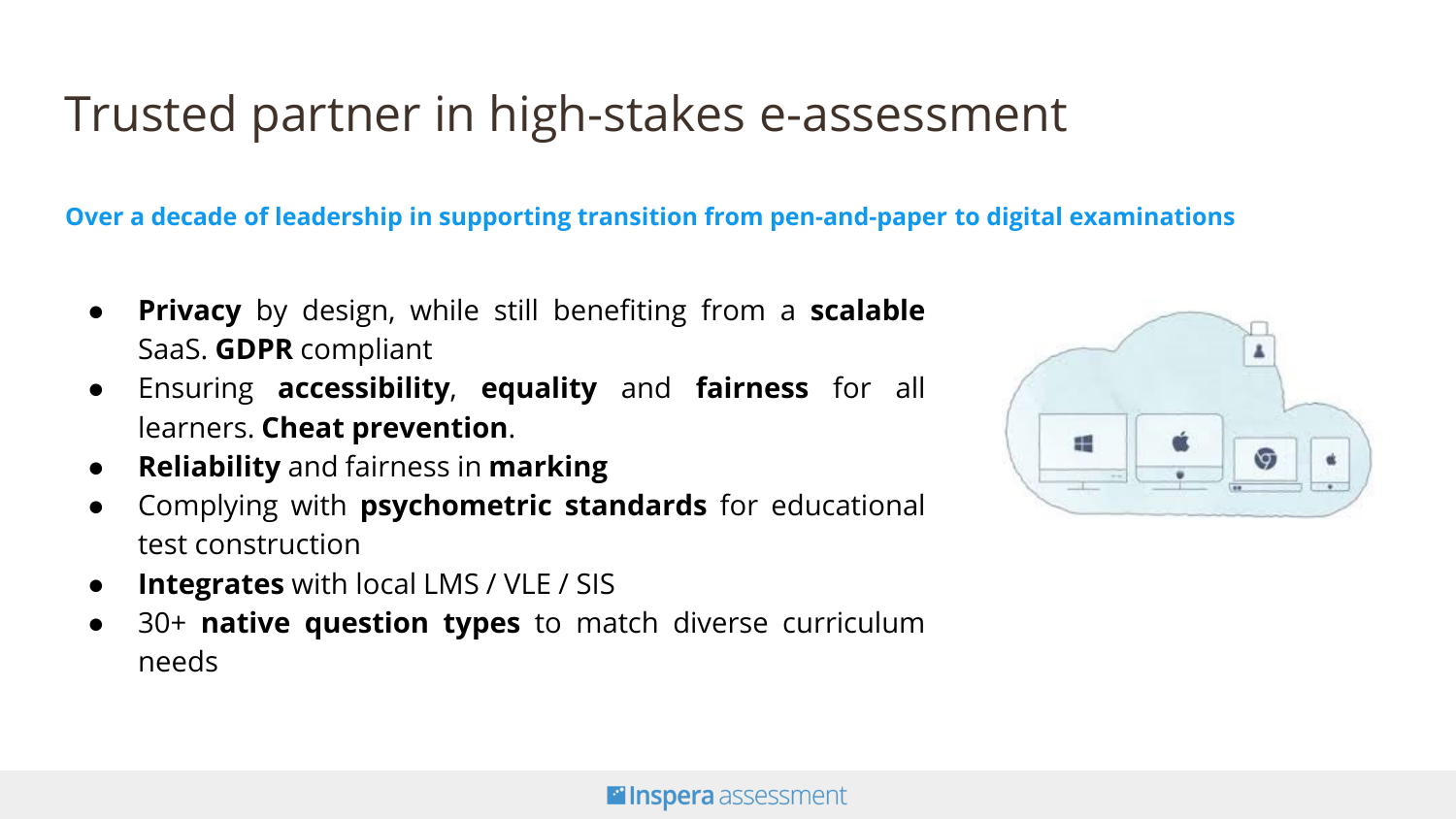## **From a software point of view**

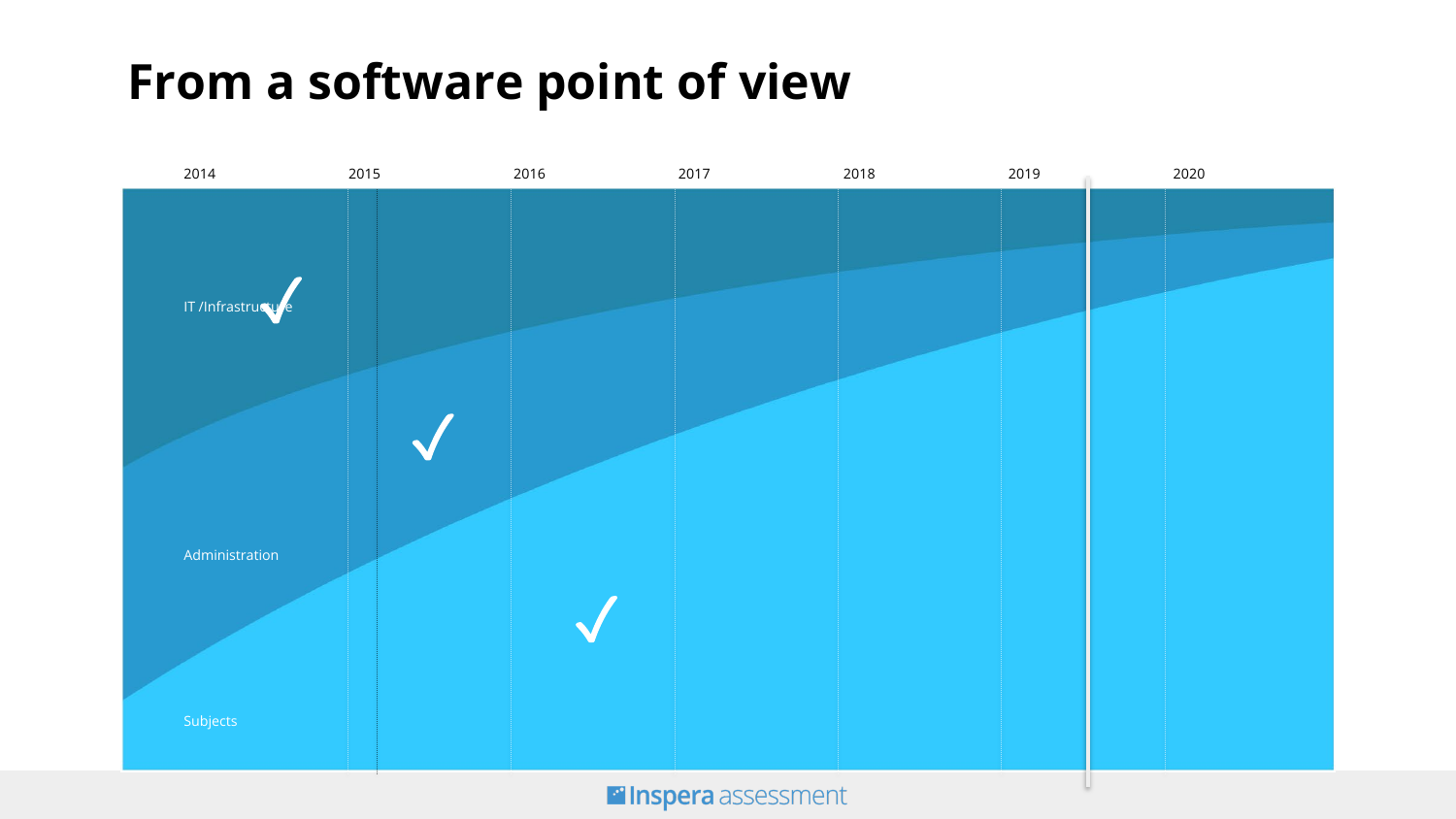### Implementation pattern

#### **Adoption degree**

| <b>Quick wins</b>               | 35-50% | <b>Second phase</b>         | 50-85% | <b>Third phase</b>                 | 85-100% |
|---------------------------------|--------|-----------------------------|--------|------------------------------------|---------|
| Administrative exam management  |        | Collaborative human marking |        | Complex STEM submissions           |         |
| Essay submissions               |        | File submissions            |        | Sketching & scanning, CAS tools    |         |
| Multiple choice submissions     |        | Programming code submission |        | Oral examinations                  |         |
| Open book exams onsite and home |        | Simple STEM submissions     |        | Exam process audit & revision      |         |
| Automarking                     |        | Closed book exams (SEB)     |        | Assessment type audit & innovation |         |

#### **Filnspera** assessment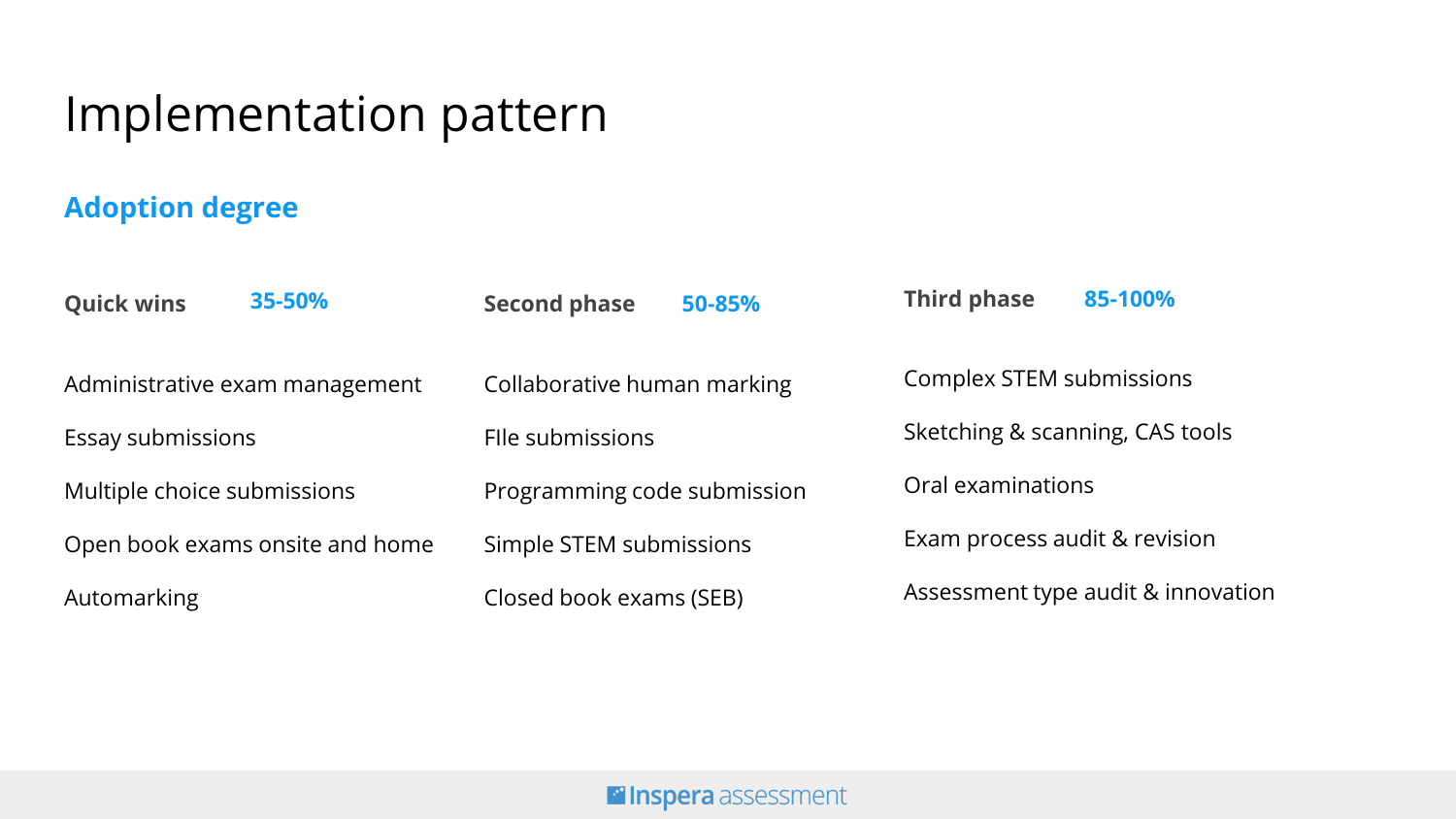# Examples of adoption strategies

#### **Big bang top down approach Voluntary, gradual roll-out**

#### **University of Oslo**



- Digital exams are mandatory
- Uses Inspera scanning solution to meet goals
- **75% adoption 2018. Aims for 100% adoption by end 2019**

#### **NTNU**



- **2016:** 300 tests, 10 000 assignments
- **2017:** 1300 tests, 37 500 assignments
- **2018:** 3300 tests, 85 000 assignments
- **2019: estimated** 4500 tests and 125 000 assignments

#### **University of Gothenburg**



- Digital exam is an offer to academics
- Offers test locations and BYOD
- **10% adoption. Expects 30% by end 2019**

**General situation (Prediction)**

- Digital exam is an offer to the student (paper or digital)
- Test location and BYOD
- **30% adoption year 1, 50% year 2**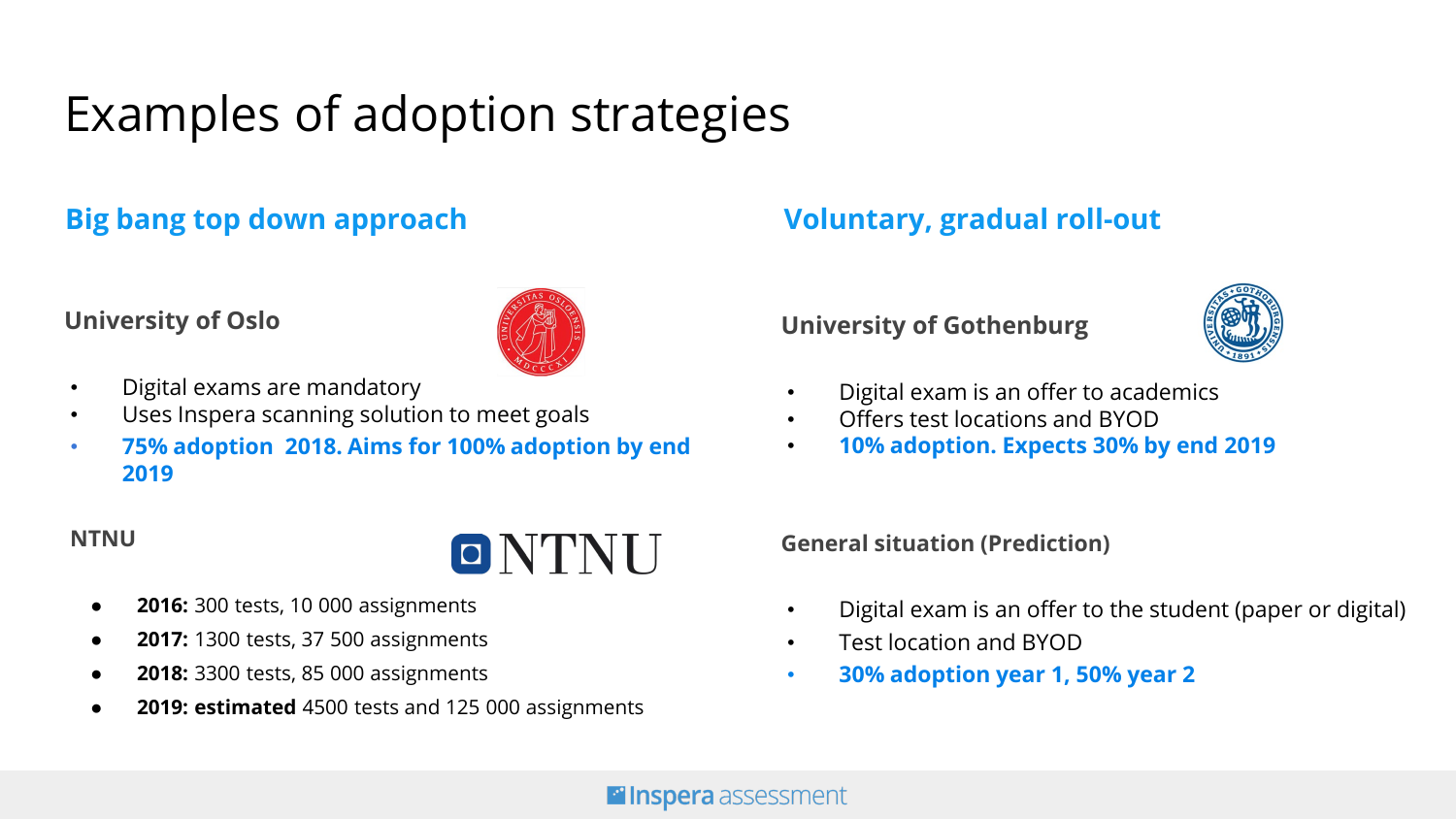#inspera2019

# Where do we go from here? More than paper on screen

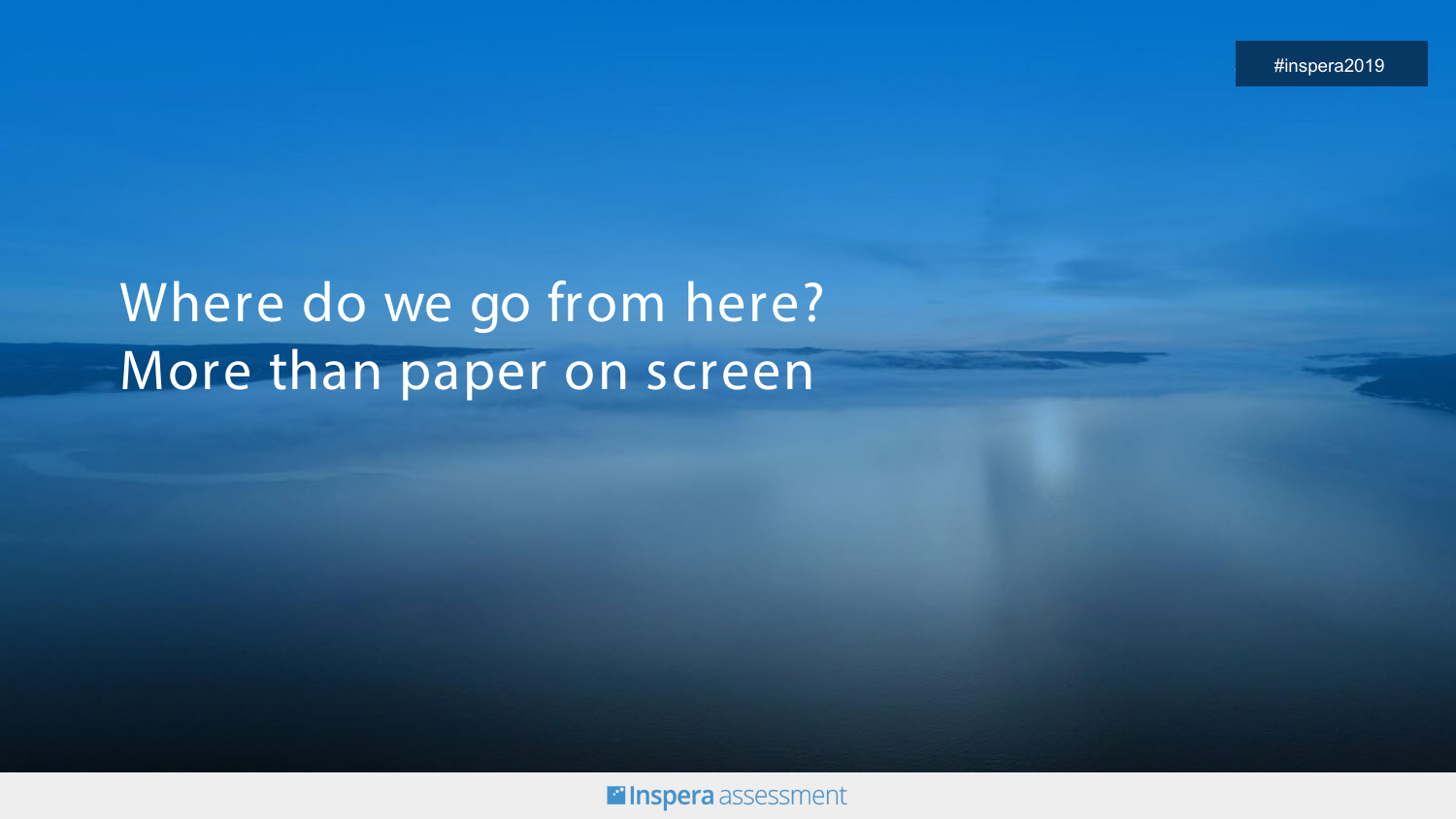Assessment is not a project, it's a continuous process **End-to-end assessment process supports blended learning & 21st-century classroom**

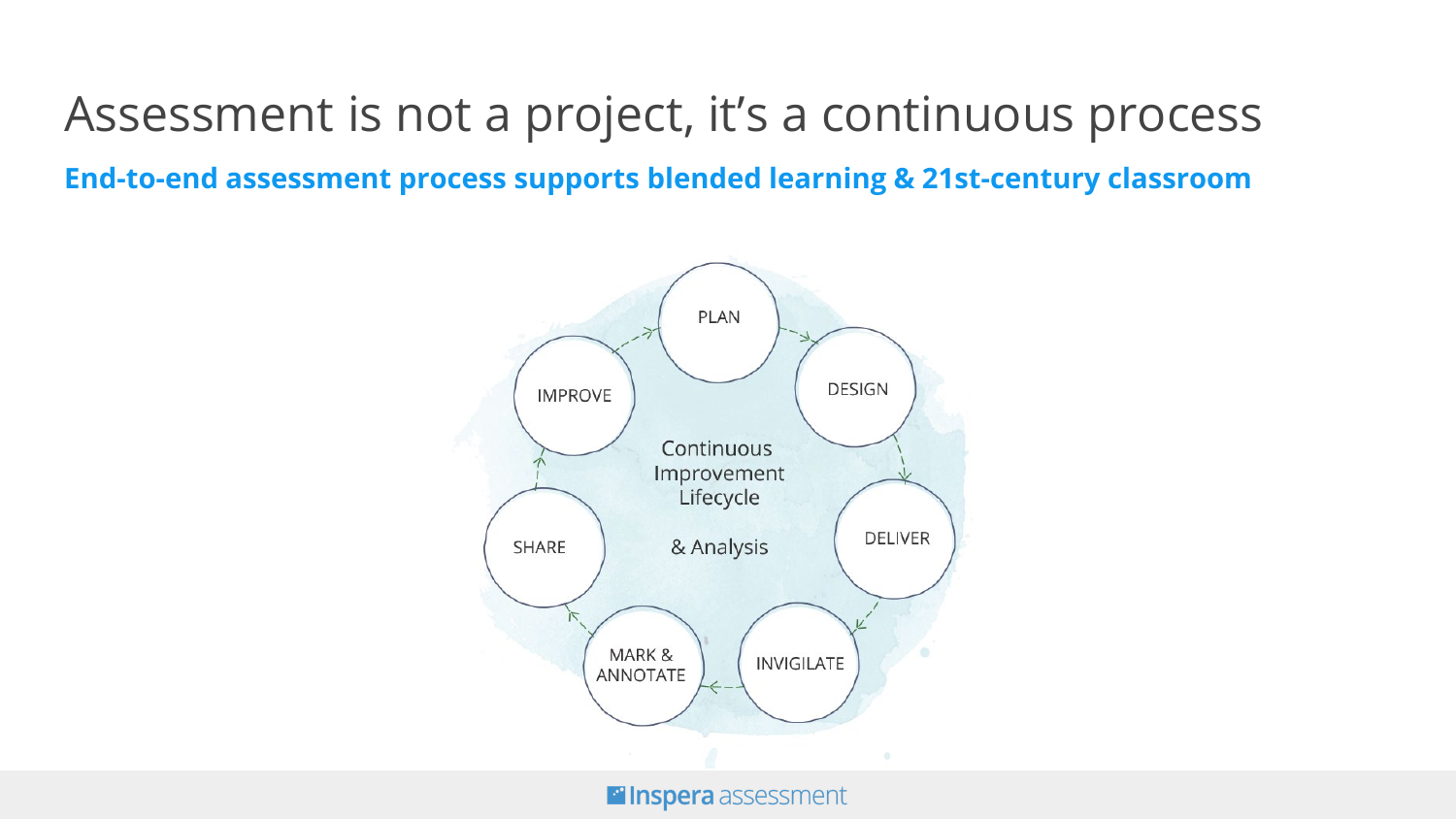### Test construction

#### **Linear-On-the-Fly Tests (LOFT)**

- ➔ Item bank with **calibrated items**
- ➔ **Generate** fixed form tests *ex ante*, based on a number of criteria
- ➔ Different but "equivalent" test forms

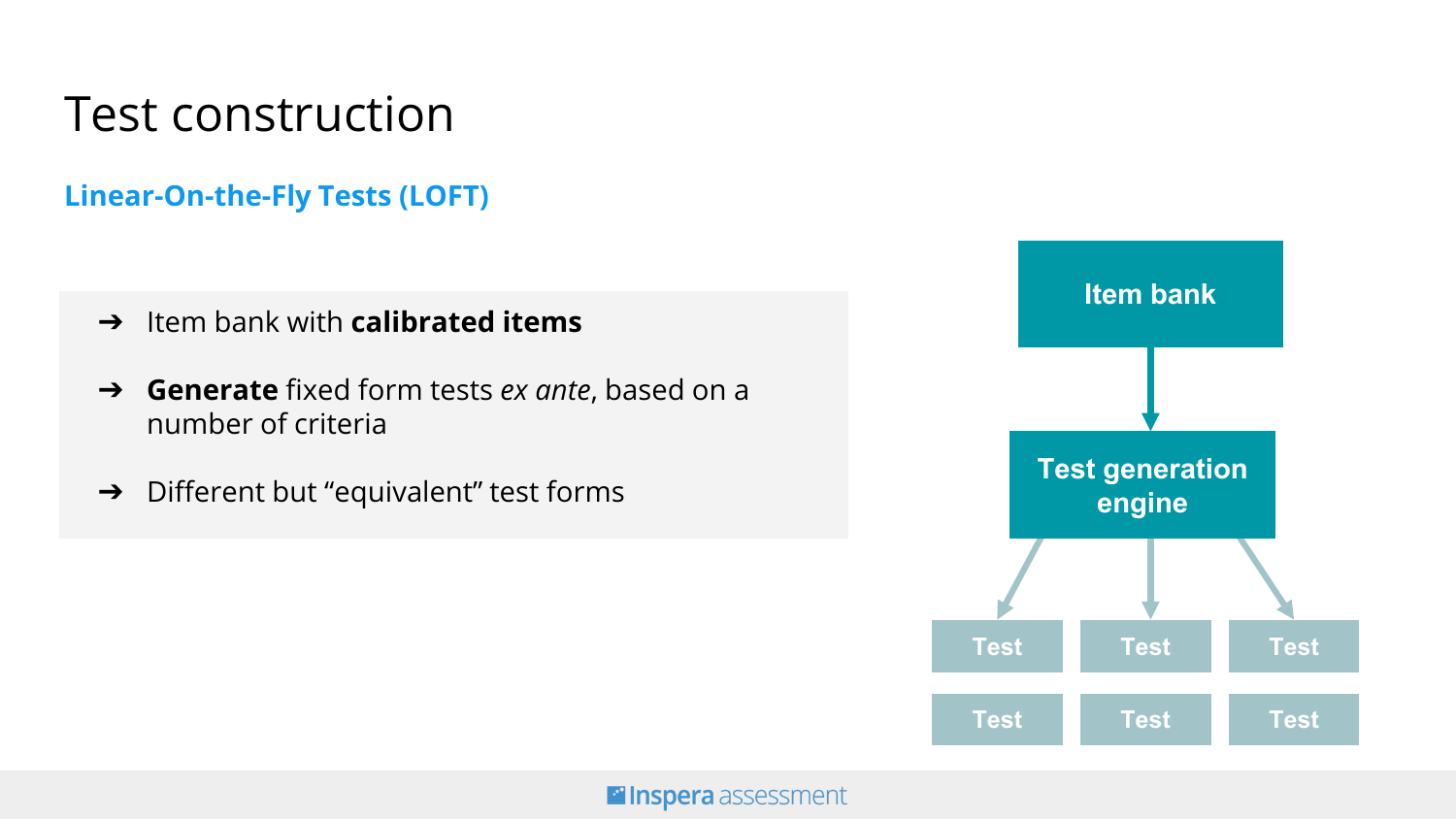### Test construction

#### **Computerised Adaptive Tests (CAT)**

Construct a test live, based on previous answers by the student

Important advantages over "linear" test forms:

- $\rightarrow$  Personalised learning
- $\rightarrow$  Enhanced motivation
- $\rightarrow$  Security of assessment material
- ➔ Resources (shorter tests)

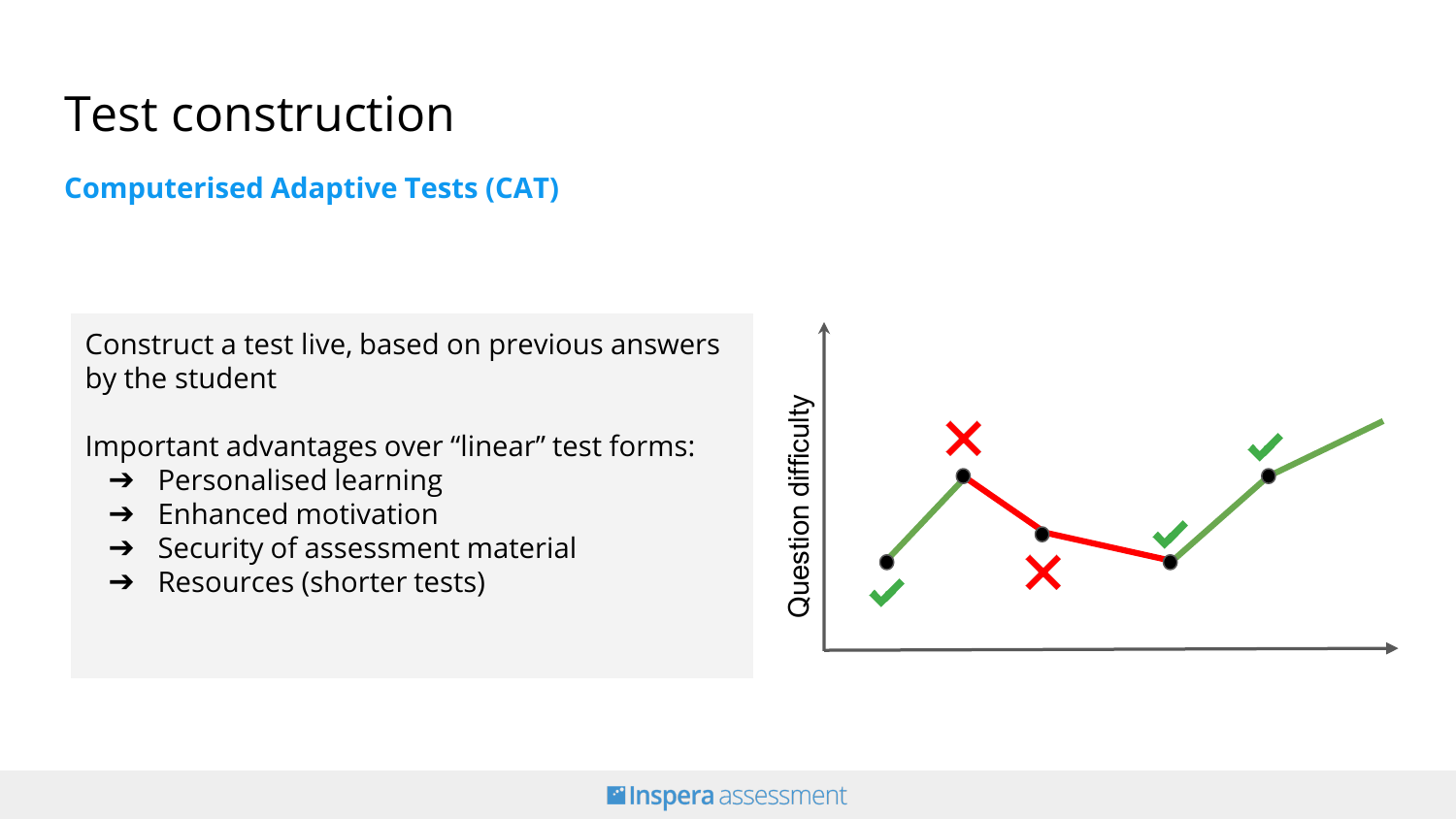### Research & development

The vast volumes of data that are produced by the digital assessment workflow present a number of exciting opportunities for Educators and Learners alike.

Please reach out to our team if you want to learn more about how we use **machine learning and AI in digital assessment**, or explore options for collaboration:

**RnD@inspera.com**